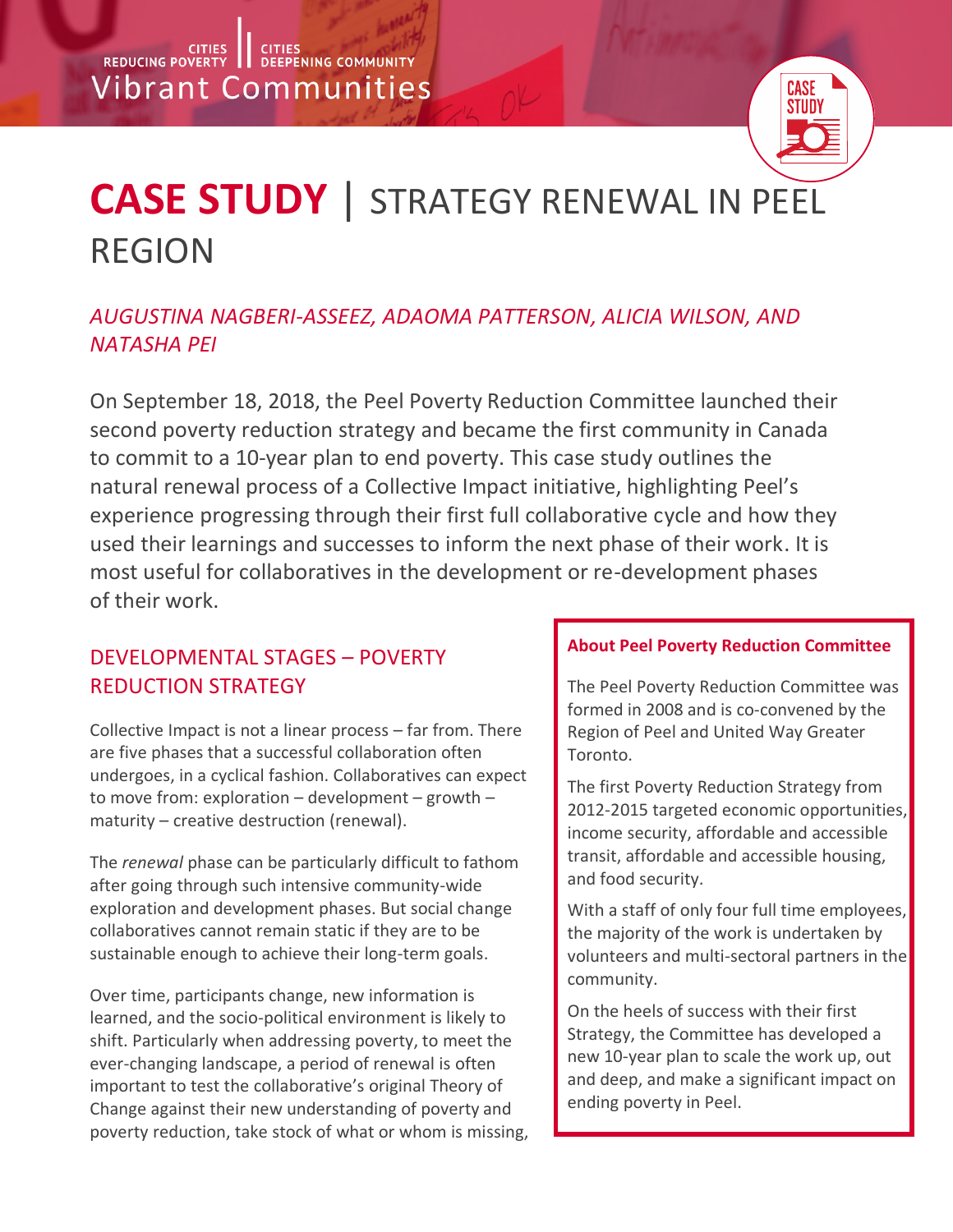and re-invigorate the project with energy to get things done.

#### KEY LEARNING

**Plan for new beginnings**. Poverty will continue to change and so too must our strategies to combat it. Renewing a poverty reduction strategy is a natural process in the development phase. Anticipate a period of review to take stock of what is going well that can be expanded or built on, and what should be done differently to achieve the overall objectives.

**Plan long-term**. Three years is a relatively short period of time to realize significant impact on the root causes of poverty, particularly when trust is still being built or re-built with the community. Look at least 10 years ahead and set short and medium-term targets to provide an indication of how the collaborative is progressing against the community's long-term goals.

**Plan with all stakeholders**. Include all community members and investors from the beginning "messy" stages of establishing priorities and all throughout the development and implementation. The deeper the personal and organizational investments, the stronger the sustainability of the initiative.

#### POVERTY IN PEEL REGION

Peel Region is the second largest region in the Greater Toronto Area (GTA) and is comprised of the mix of urban and rural areas of Brampton (pop. 593,640), Mississauga (pop. 721,600), and Caledon (pop. 66,000). Peel is also a very diverse region. Based on the 2015 census, 51.5% of the population are immigrants and 62.26% are visible minorities.

Low income and income inequality are on the rise in Peel region as the cost of housing, transportation and food continue to increase. 12.8% of the population is considered to be living on low-income, finding it challenging to make ends meet. This figure is higher amongst specific demographics such as children (18%) and racialized communities (16%).

Precarious, unstable employment and change in the types of jobs available are also on the rise in Peel region. 48% of Peel residents work part-time or part of the year. The local unemployment rate is 8.2% compared with Ontario's average of 7.4%, and this rate jumps amongst the youth population, to 19.7%.

Other trends primarily contributing to Peel Region's challenges include the affordable housing crisis, where individuals and families may be waiting years for housing subsidies; and the rise of marginal, moderate or severe food insecurity as the cost of feeding a family per week has increased to 26% since 2009.

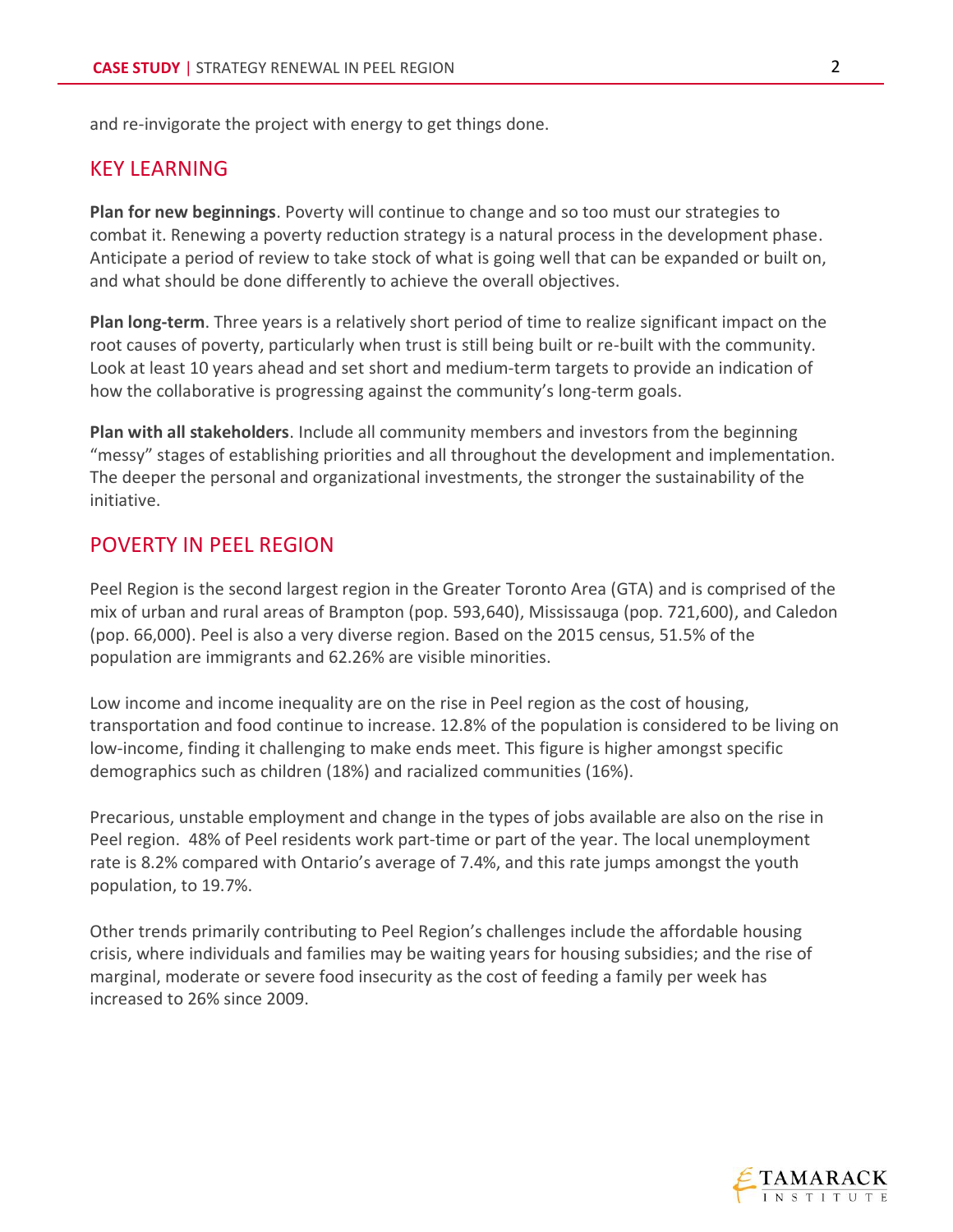#### PHASE 1: PEEL POVERTY REDUCTION STRATEGY 2012-2015

The Peel Poverty Reduction Committee (PPRC) was created in 2008 and is an independent community network, co-convened by the Region of Peel and United Way of Greater Toronto, hosting ongoing dialogues, collaboration and advocacy on poverty and poverty reduction amongst residents, local nonprofits, labour, the private sector and local government.

Four staff members, employed by the Region of Peel, convene and support the Committee to come together to direct the priority-setting and work of the collaborative.

In 2012, the first set of poverty reduction priorities identified by the Committee were:

- Economic Opportunities
- Income Security
- Affordable and Accessible Transportation
- Affordable and Accessible Housing
- Food Security

Since 2008, they have made substantial impact on legislation, policies and programs. Key highlights of the first Strategy include introducing: [The Affordable Transit Program,](https://www.mayorcrombie.ca/mississauga-peel-council-drive-affordable-transit-program-phase-two/) [Peel Food](http://www.povertyinpeel.ca/_include/peel-food-charter.pdf)  [Charter,](http://www.povertyinpeel.ca/_include/peel-food-charter.pdf) [Peel Food Map,](https://peelregion.ca/planning-maps/foodprograms/foodprograms.html) Peel Community Benefits Network and the [Living Wage initiative.](http://www.ontariolivingwage.ca/living_wage_by_region)

In 2016, the Region of Peel and Mississauga Transit piloted a low-income transit pass for up to 1,300 eligible low-income Mississauga residents. Evaluation of the pilot indicated that for every \$1 investment in the program, \$3.39 is generated. On November 7, 2017 the Affordable Transit Program was approved by Peel Regional Council and is now permanent in Brampton and Mississauga.

Furthermore, as a result of the work of the Food Security Taskforce, a GIS map was created to identify food programs and community gardens. The Taskforce also worked with the community and stakeholders to develop the Peel Food Charter which has identify's 12 goals under six priority areas:

- 1. Agriculture and Economy
- 2. Community Engagement and Decision Making
- 3. Education and Awareness
- 4. Empowerment and Sustainability
- 5. Equity and Justice
- 6. Health and Well-being

The process of developing the Peel Food Charter brought together many food stakeholders in the community including the social services sector, Public Health, farmers, residents and a wide range



#### **2012 PPRC PRIORITIES**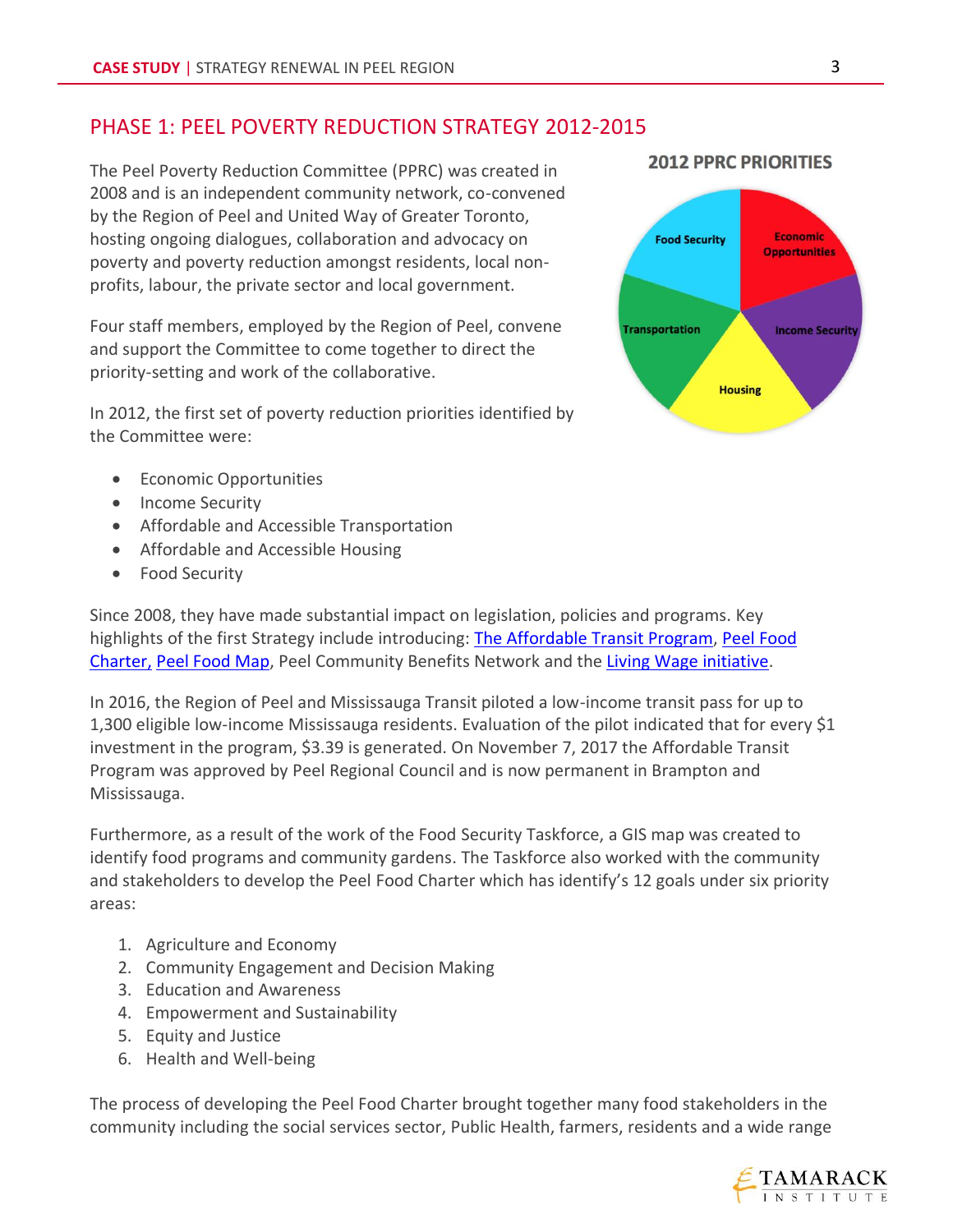of community organizations to create a vision and action plan for a food secure community. The Charter will now inform the work of the emerging Peel Food Action Council.

#### RENEWAL: 2015-2018

Despite the major accomplishments of the first phase, poverty is deeply rooted and persistent. Many of the issues identified in the strategy still existed by the planned end date in 2015.

The 2012 Strategy created awareness about how poverty impacts rapidly growing urban and rural communities as well as allowed the community and stakeholders to work together in a different way, collectively and by consensus. It also focused on advocating for investments that mitigate and reduce the number of people experiencing poverty in Peel – the low-income transit pilot, the food charter priorities, the emerging Peel Community Benefits Network and a living wage that provides a benchmark on the local cost of living.

While several new priorities have been identified in the 2018 Strategy, a large number are an extension of the work that began in 2012, including many continuing partnerships and collaborations that have been the driving force behind achieving the strategic goals and outcomes. The new 2018 – 2028 priorities shift focus towards a more tangible increase of access and opportunity as well as changes to policies and systems while maintaining the momentum, building on gains that were made, and still advocating and raising awareness.

Renewing priorities was natural, given that the first phase of the 2012 Strategy ended in 2015. The Committee had to balance pausing, reflecting on its accomplishments and planning for the next iteration, all while continuing much of the work that began in the first phase. Developing outcomes and approaches with the Committee and community included: an extensive jurisdictional scan, a review of several research reports and consultations, reports on a range of related issues such as social assistance and housing, assessing the impact of the previous priority areas and facilitated workshops with key stakeholders and residents, including those with lived and living experience.

The 2018-2028 Strategy shifts from a large focus on raising awareness of poverty in the region and deliberately zeroes in on three priorities: Income Security, Economic Opportunity, Well-being and Social Inclusion including:

- Safe, affordable and accessible housing
- Safe, affordable and flexible childcare
- Affordable, accessible and connected transportation
- Physical, social and economic access to sufficient, safe, and nutritious food
- Integrated programs, services and supports that meet the needs of Peel residents

The three priorities expand on the work of the previous Strategy but go deeper and look further out at how they may impact residents given disruption and rapid economic and social changes.

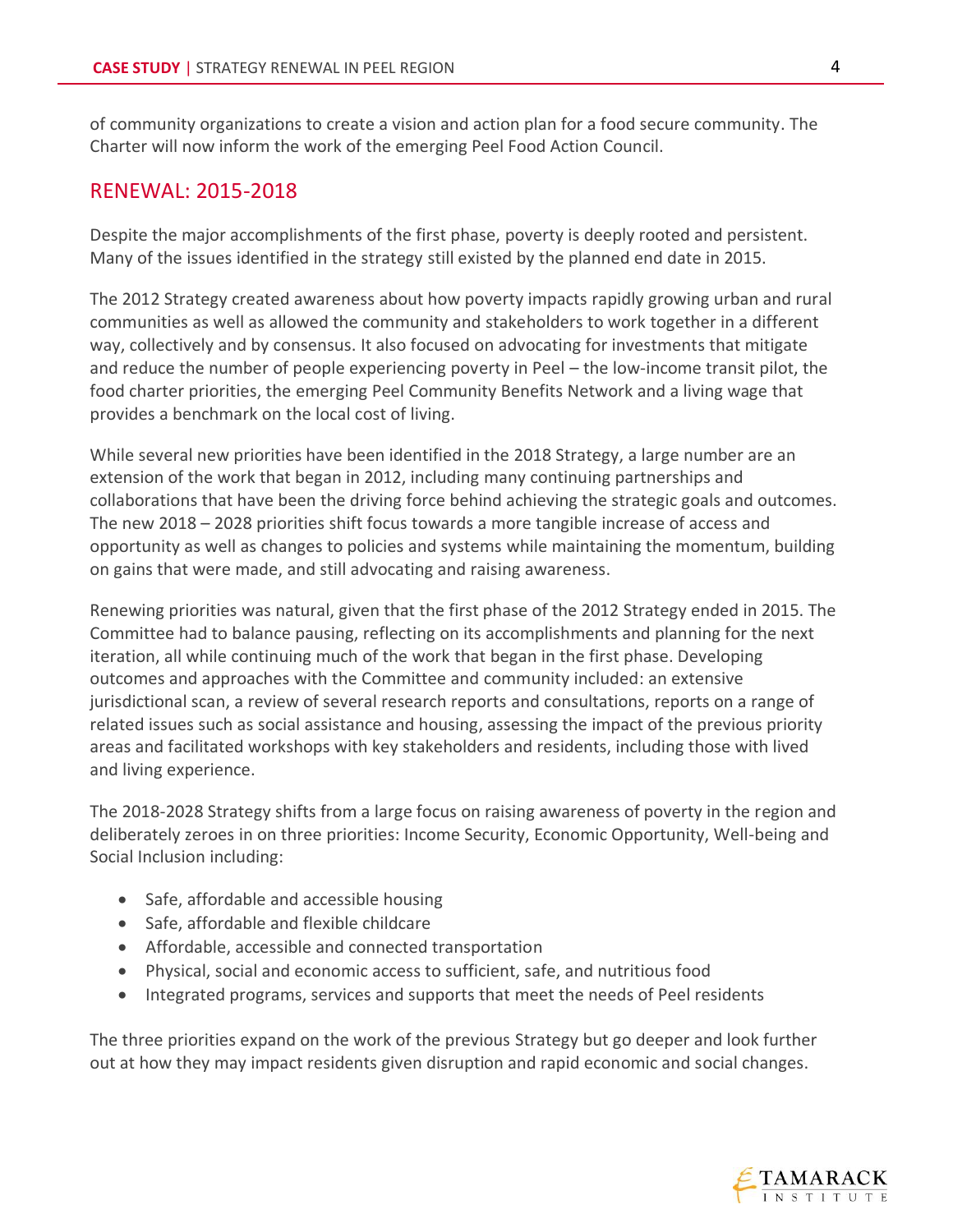In addition, this Strategy identifies specific populations (racialized communities for example) that are more likely to be impacted by poverty because of systemic barriers and discrimination. It links issues related to poverty to human rights and articulates the importance of a rights-based approach to reducing and eliminating poverty.

Interesting insights revealed during the development process, include:

- Reactions based on personal and/or professional experiences.
- Discussion and dialogue are essential in understanding issues from different perspectives and allowed for important connections between organizations and systems.
- Discussions about taking action versus planning or offering suggestions on how to achieve the collective's desired changes.
- Understanding the collaborative's capacity to achieve each desired/proposed changes.

#### THE APPROVAL PROCESS

Consensus-based decision-making was utilized throughout the planning process, including final approval from the Committee on the Strategy. An Advisory Group, comprised of members from the larger Steering Committee was formed to provide insights into the development and pre-approval of the

**Access to safe, affordable, and accessible housing; access to affordable and accessible transportation; access to sufficient, affordable, and nutritious food, and access to quality health care and education are basic human rights. The Committee acknowledges that systemic barriers and discrimination can cause marginalized, racialized, immigrant, and newcomer communities to be disproportionately affected by poverty and urges everyone in Peel to work together as a community to eliminate poverty in Peel."**

(2018-2028 Peel Poverty Reduction Strategy)

Strategy. Final approval occurred through consensus at steering committee meetings devoted to the approval of strategy content.

Comprised of the three area municipalities, Peel Regional Council provided support and endorsement when the Strategy was presented in May 2018. In 2019, the Committee will share the Strategy with each of the municipal Councils and identify their roles and responsibilities as members.

Regional Council provided a few recommendations for the Strategy, such as providing elected officials with face-to-face education on poverty in Peel, to allow elected officials to advocate for poverty reduction policies and programs; to considering initiatives and strategies that are already in existence; finally, determining which stakeholders are missing at the Peel Poverty Reduction table.

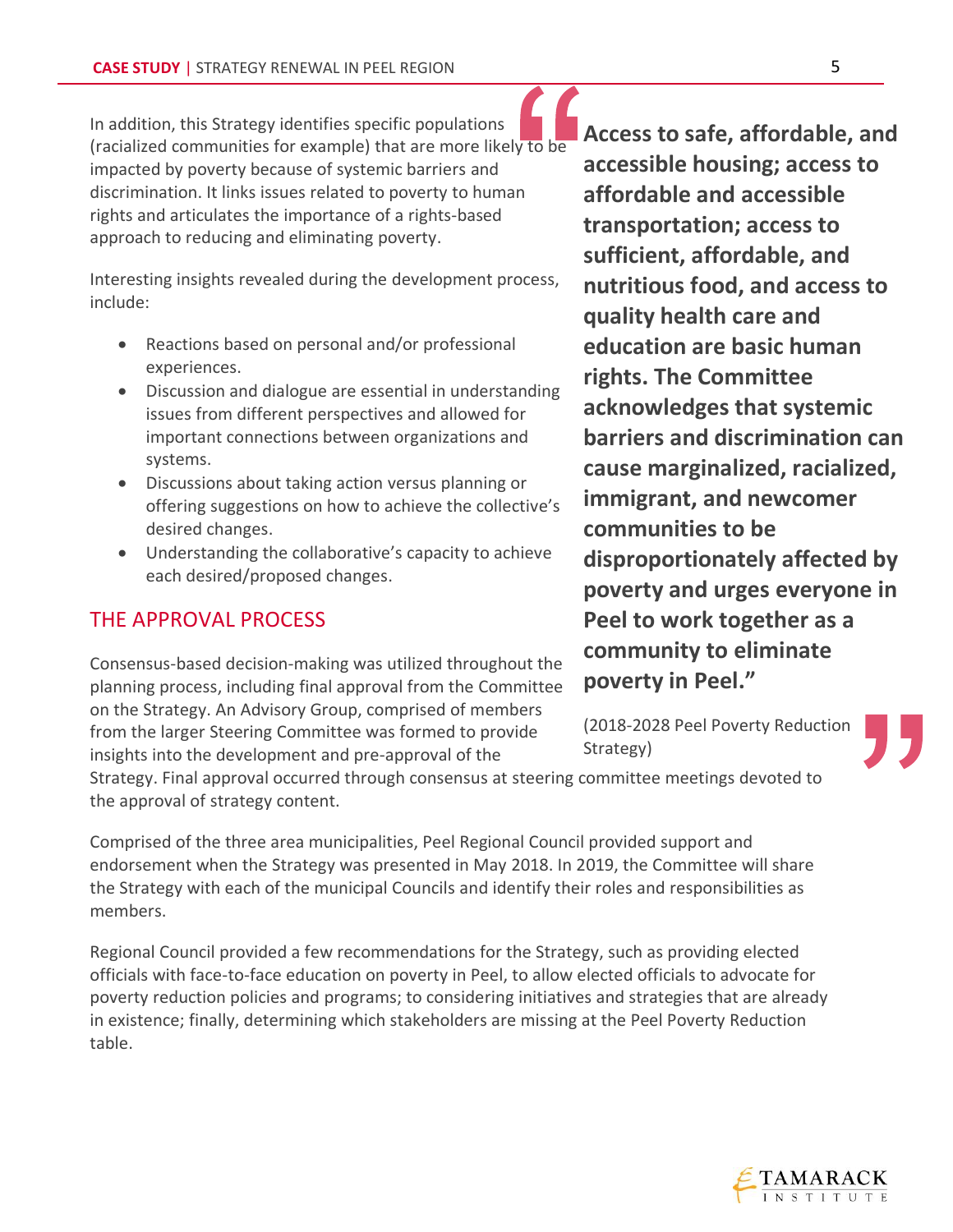#### WEAVING LEARNINGS INTO A PLAN

The Committee has identified the need for a *Research, Evaluation and Policy Working Group* to develop an evaluation framework and report progress and impact of the Strategy annually. Some short (1-3 years), medium (4- 7 years) and long-term (8-10 years) outcomes towards poverty reduction and associated actions have been established already. For example, under the Income Security priority area, progress over 10 years will be indicated by:

- Increased **awareness** about tax programs or benefits available to residents experiencing income inequality (*short-term*).
- Increased **awareness** about the impact of income inequality among stakeholders (*short-term*).



- Increased **access** to income supports available to residents experiencing income inequality (*short-term*).
- **Improved** affordable banking options for low-income individuals and families such as short term loans, credit and bank accounts that offer reduced interest rates and increased savings programs (*medium-term*).
- **Increased use** of payday loan map (tool) by stakeholders to inform income-based program planning and development (*medium-term*).
- **Decreased percentage** of people below the poverty line due to access to income programs such as tax and social assistance benefits (*long-term*).
- Greater **advocacy** that eliminates barriers to increased savings and participation in government programs such as Registered Education Savings Plans (RESPs) and subsidy programs (*long-term*).

#### LESSONS LEARNED

**Difficulties encountered along the way:**

- **Timing (slow it down):** When one goes alone one goes fast, but when we go together we go far and wide. It is important to ensure that everyone is involved even if this means you go slowly in order to have everyone's voice reflected in the work.
- **Control:** Acknowledging that the Committee may have little or no control or influence over some issues.